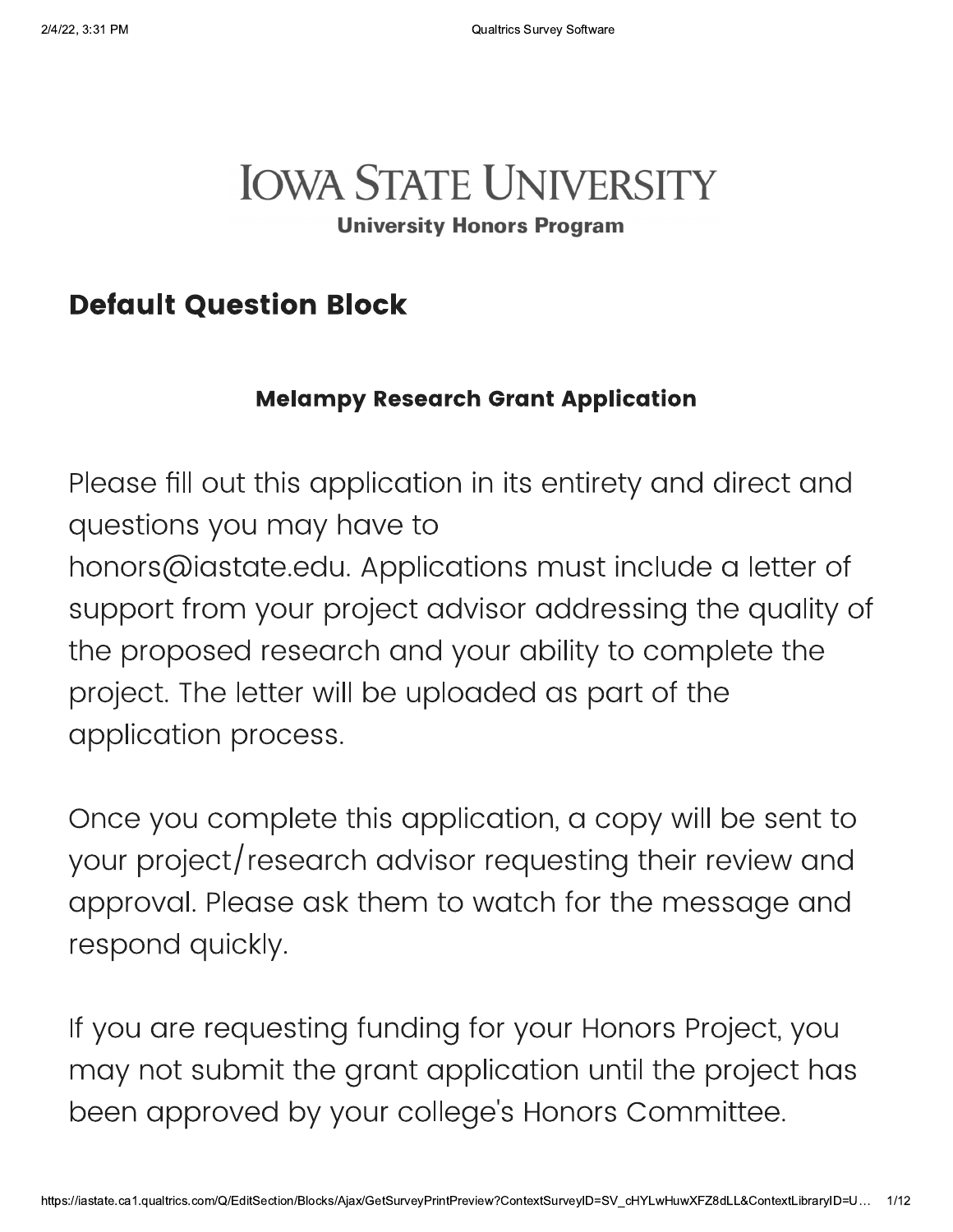# Student name (first and last):

Address (street, city, state, zipcode):

Student ISU email:

\*You may provide only one email address, and this email must be correct in order for your application to be processed successfully.

 $\text{Collect}(s)$ :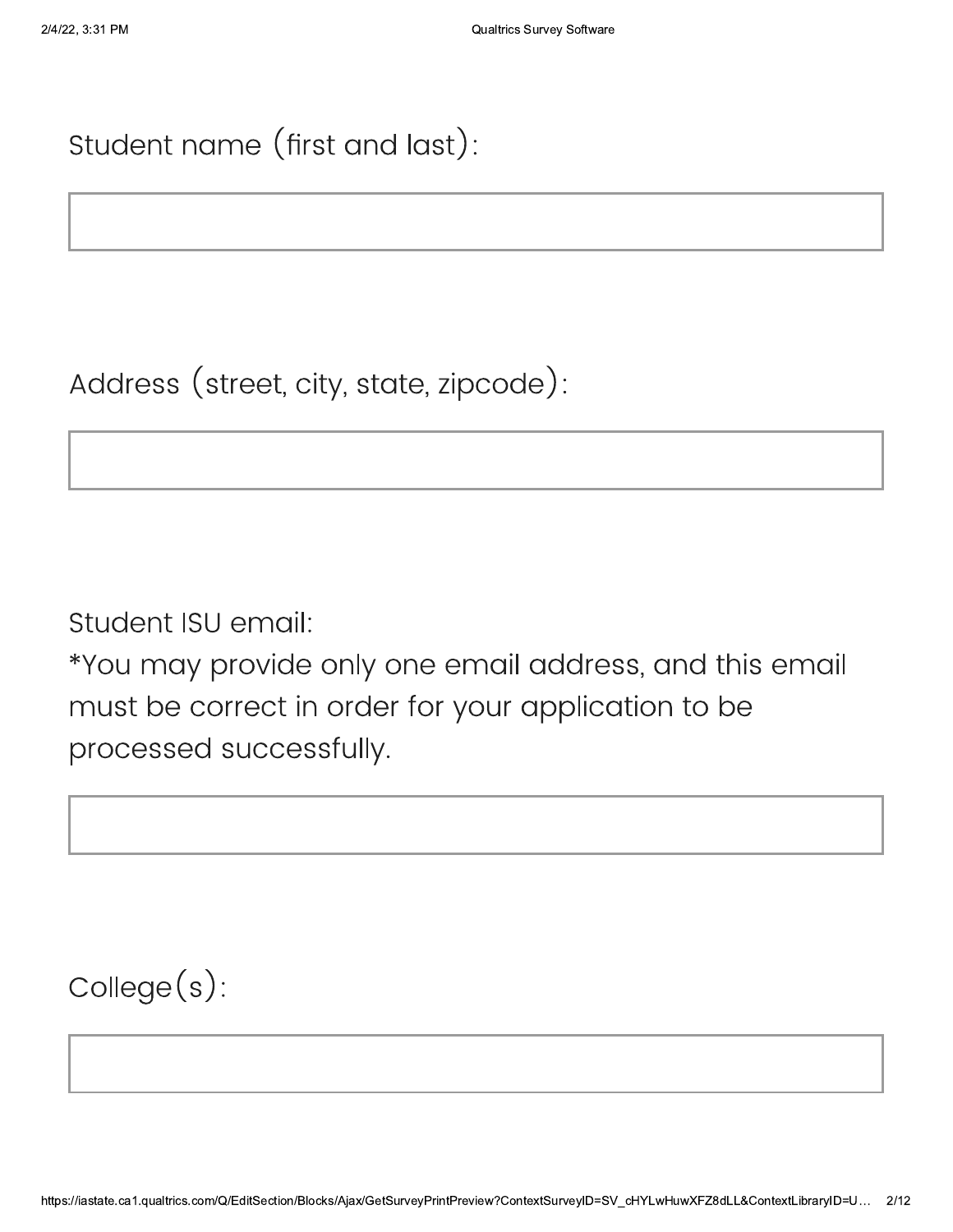### **Classification:**

- Freshman
- Sophomore
- Junior
- Senior

Major(s) and minor(s):

Academic advisor name:

Project title:

## Is this project part of the First-Year Mentor Program?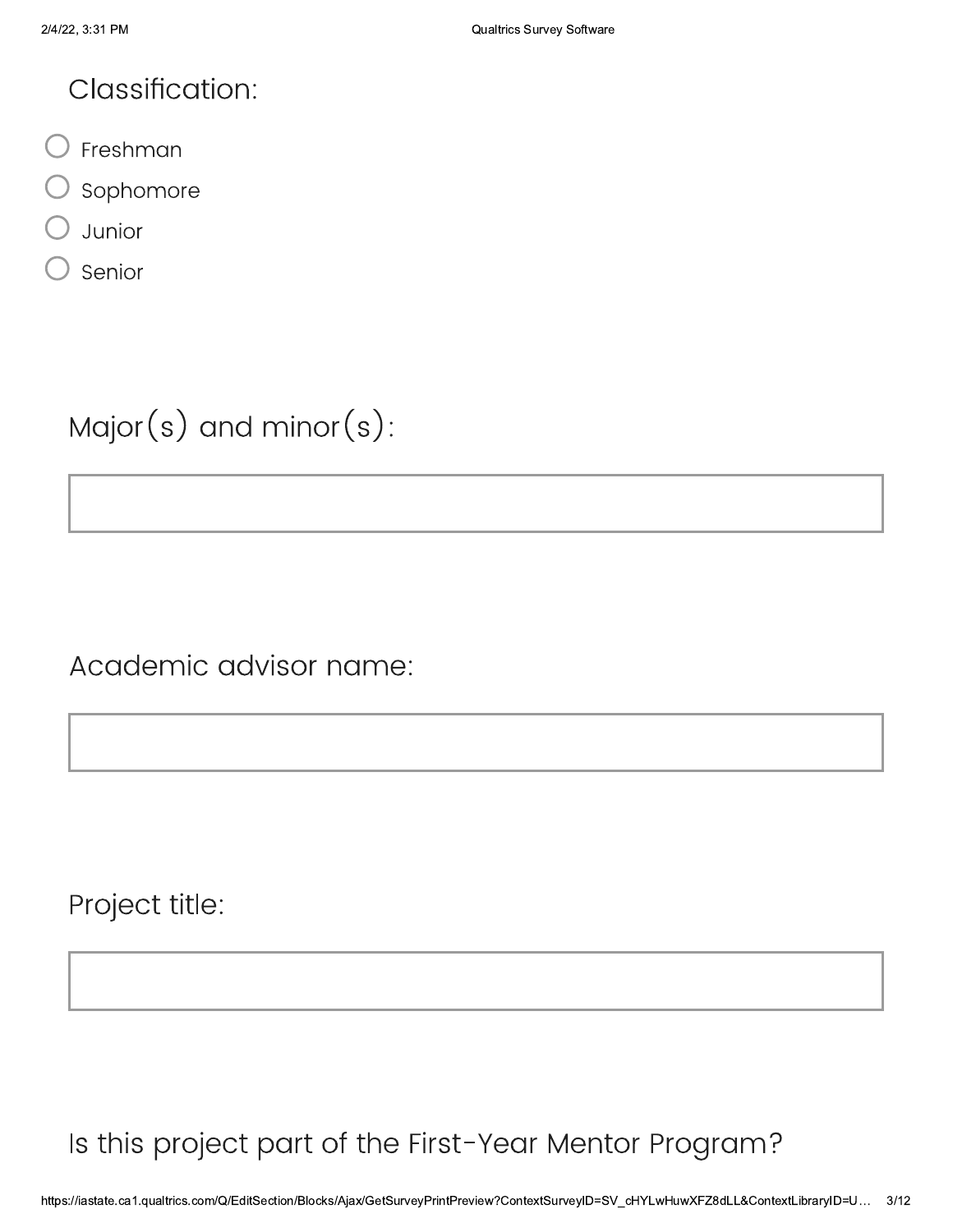If this is your honors project, has it been approved by your college's Honors Committee?

) Yes

**No** 

Planned start date:

Planned end date:

How much time do you expect to spend on the project?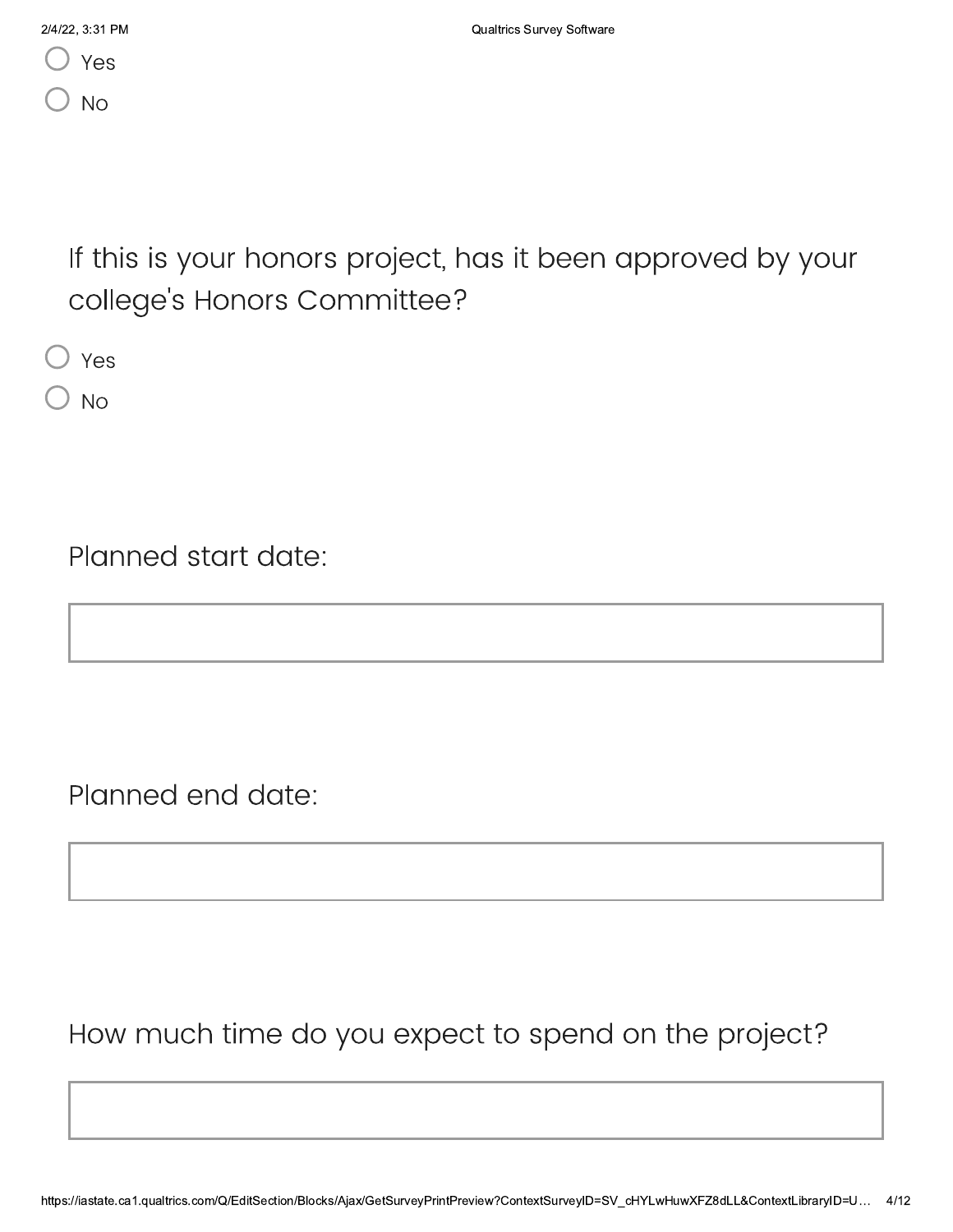Number of credits or amount of pay you will receive:

Does the project involve the use of human or animal subjects?

 $\bigcirc$  Yes

**No** 

IRB or IACUC Approval #:

IRB or IACUC Approval Date: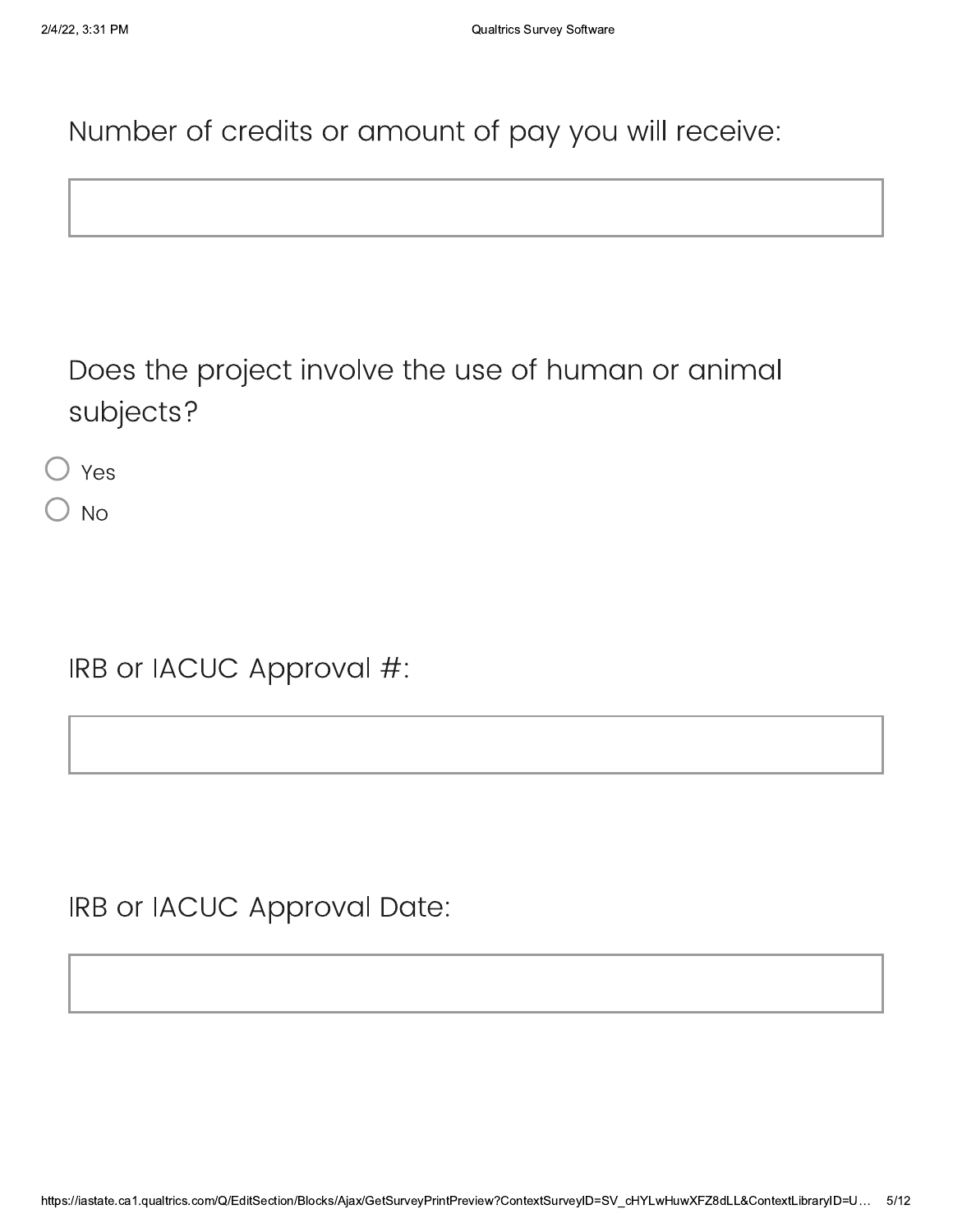# What is the relationship of this project to your Honors Program of Study (POS)?

Please describe recent work, course work, or background information related to this project:

What will be done to share the value of your project with other students and groups? What will happen to any tangible items produced as a result of the project?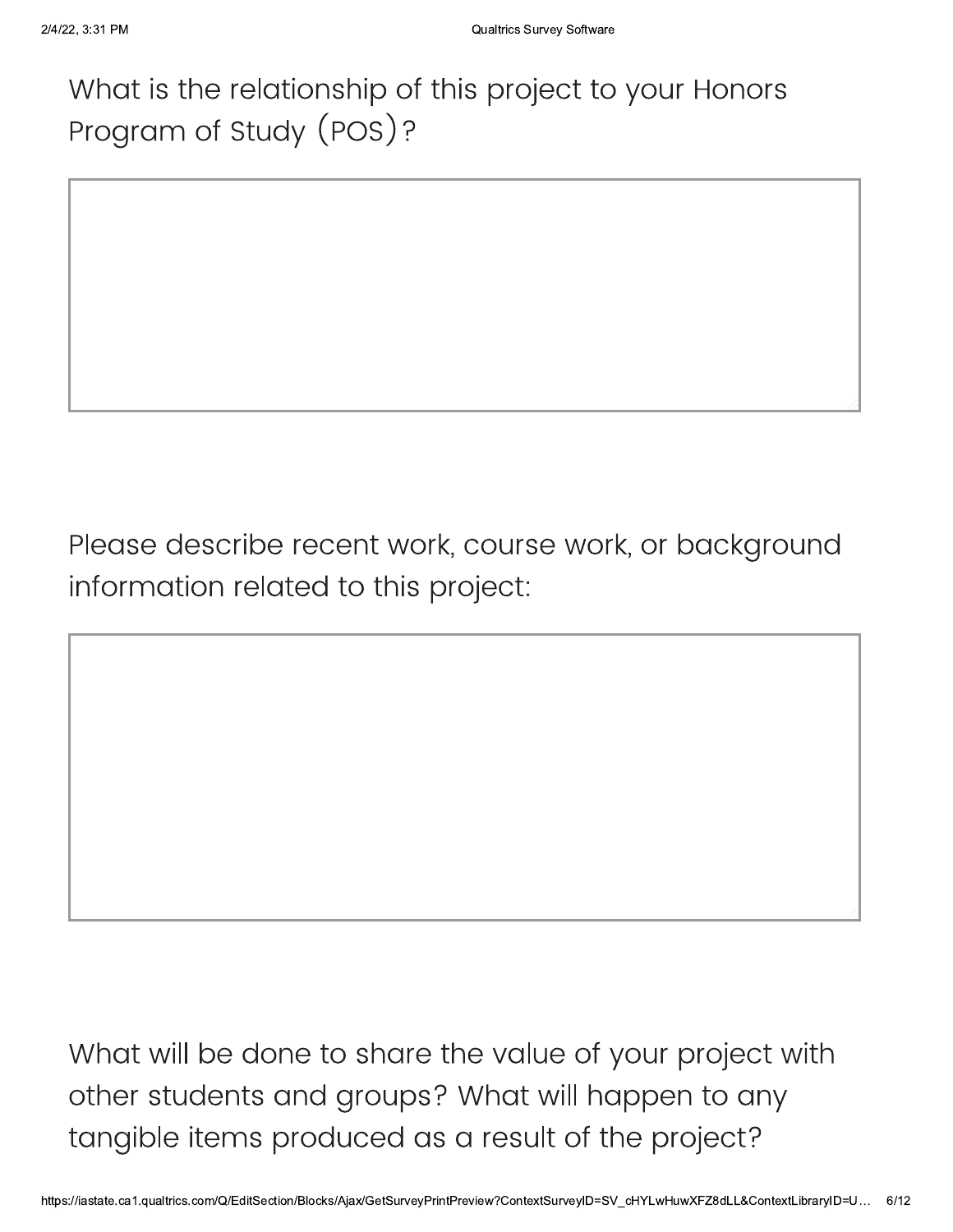#### **Abstract**

The abstract is the most important part of the application. It should be carefully written and well thought-out. It should include:

- The hypothesis or purpose of the project
- A description of the subjects, apparatus, tests, or questionnaires to be used
- Other procedures and methods to be used
- How the data will be collected and analyzed
- Pertinent references
- A statement of what will be done with the results of this project
- A statement of the significance of this project to your discipline and society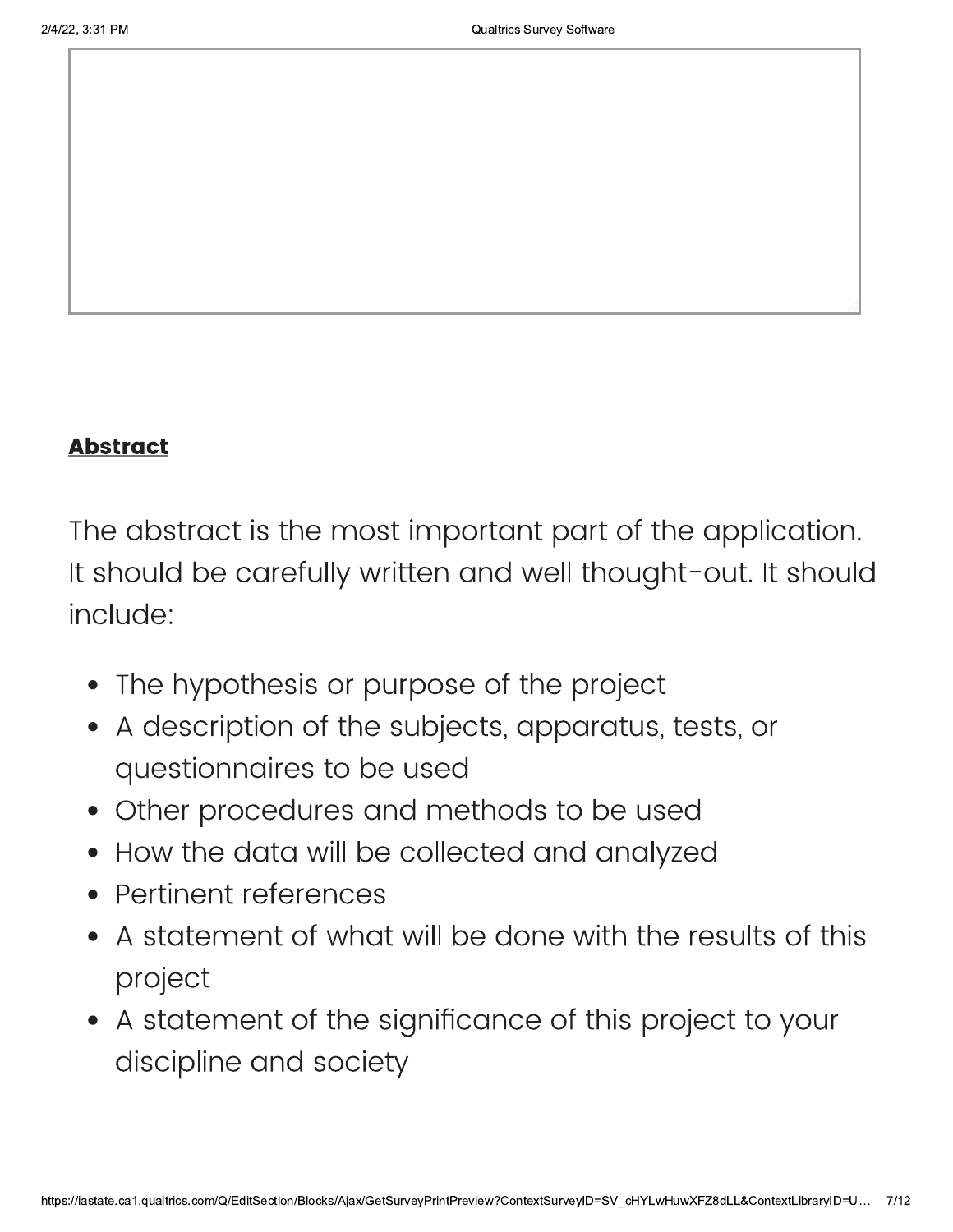#### **Expenses**

Please provide a detailed budget, which includes the number and types of items and their estimated cost.

Melampy Grant applicants may request up to \$500.00. This funding may not be used for student wages.

### **Example:**

| <b>Item</b> | <b>Cost of</b><br><b>Item</b> | Melampy Other Other          |                       |  |
|-------------|-------------------------------|------------------------------|-----------------------|--|
|             |                               |                              | Grant Funding Funding |  |
|             |                               | <b>Request Amount Source</b> |                       |  |
|             |                               |                              |                       |  |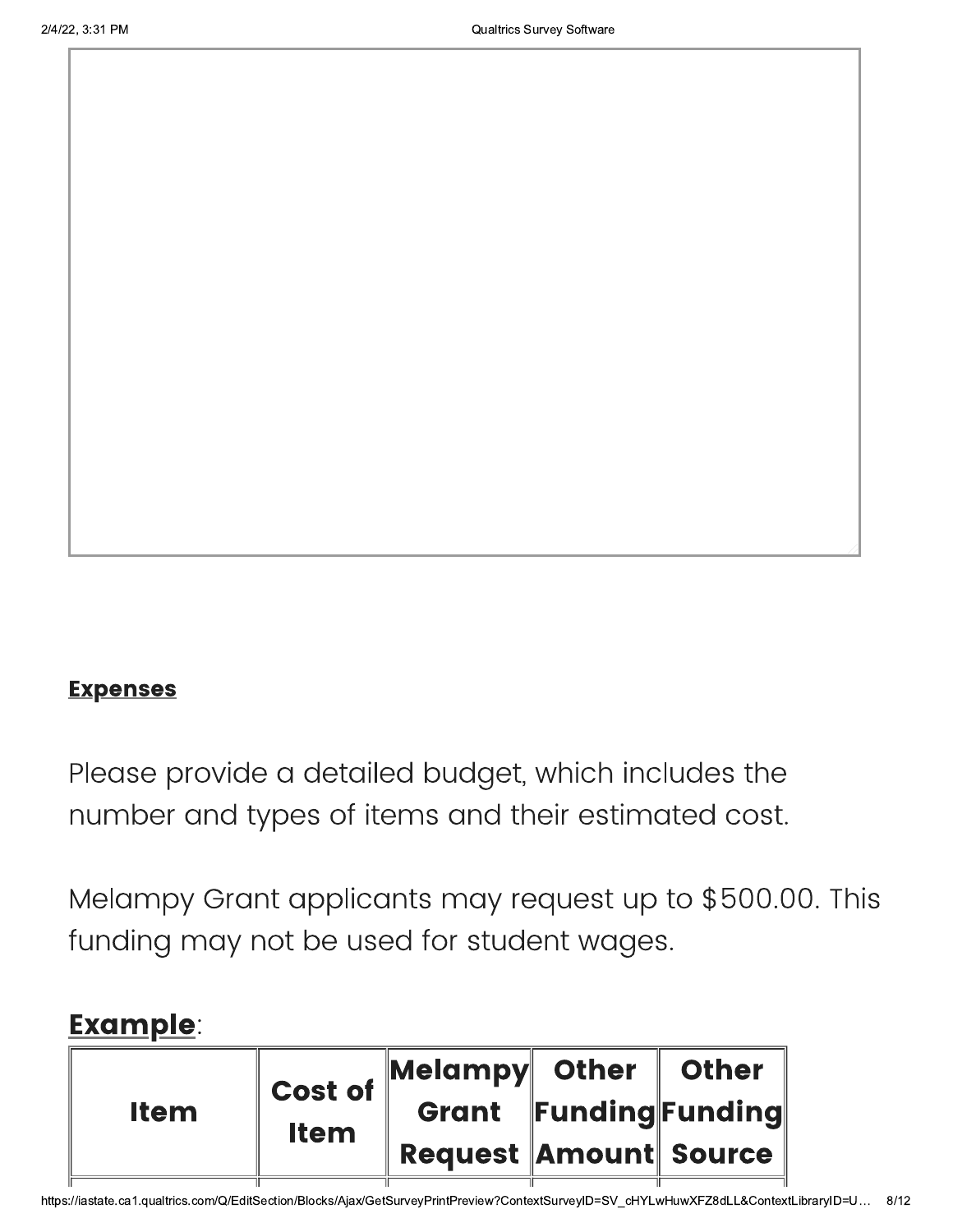

Total \$ amount requested: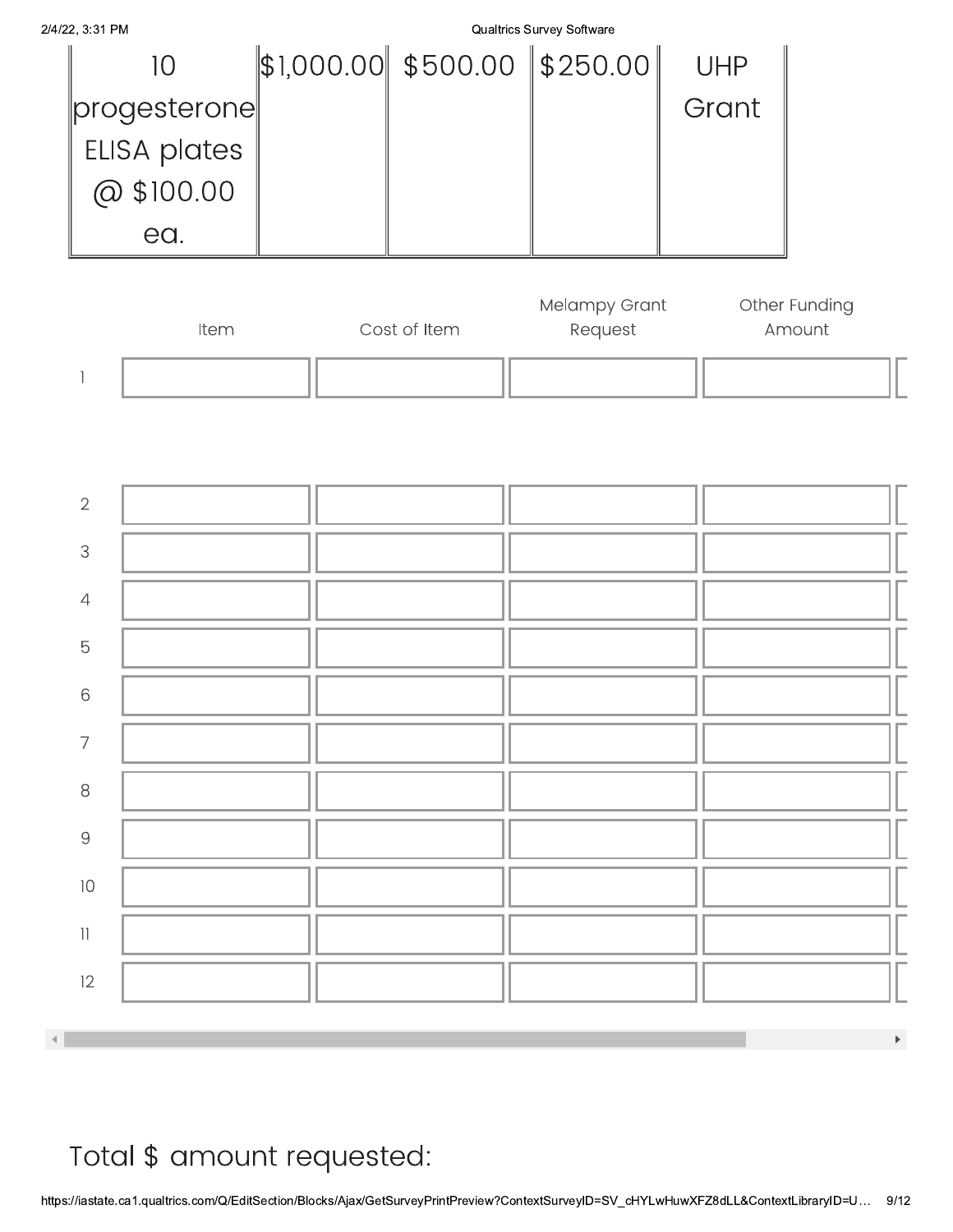Total \$ amount from other funding:

Justification of expenses:

Please provide your project/research advisor's name and email below. Once you have completed this application, a copy will be sent to your advisor electronically for review and approval. Please ask your advisor to check their email for this request. Once your advisor signs off, the University Honors Committee will review your application.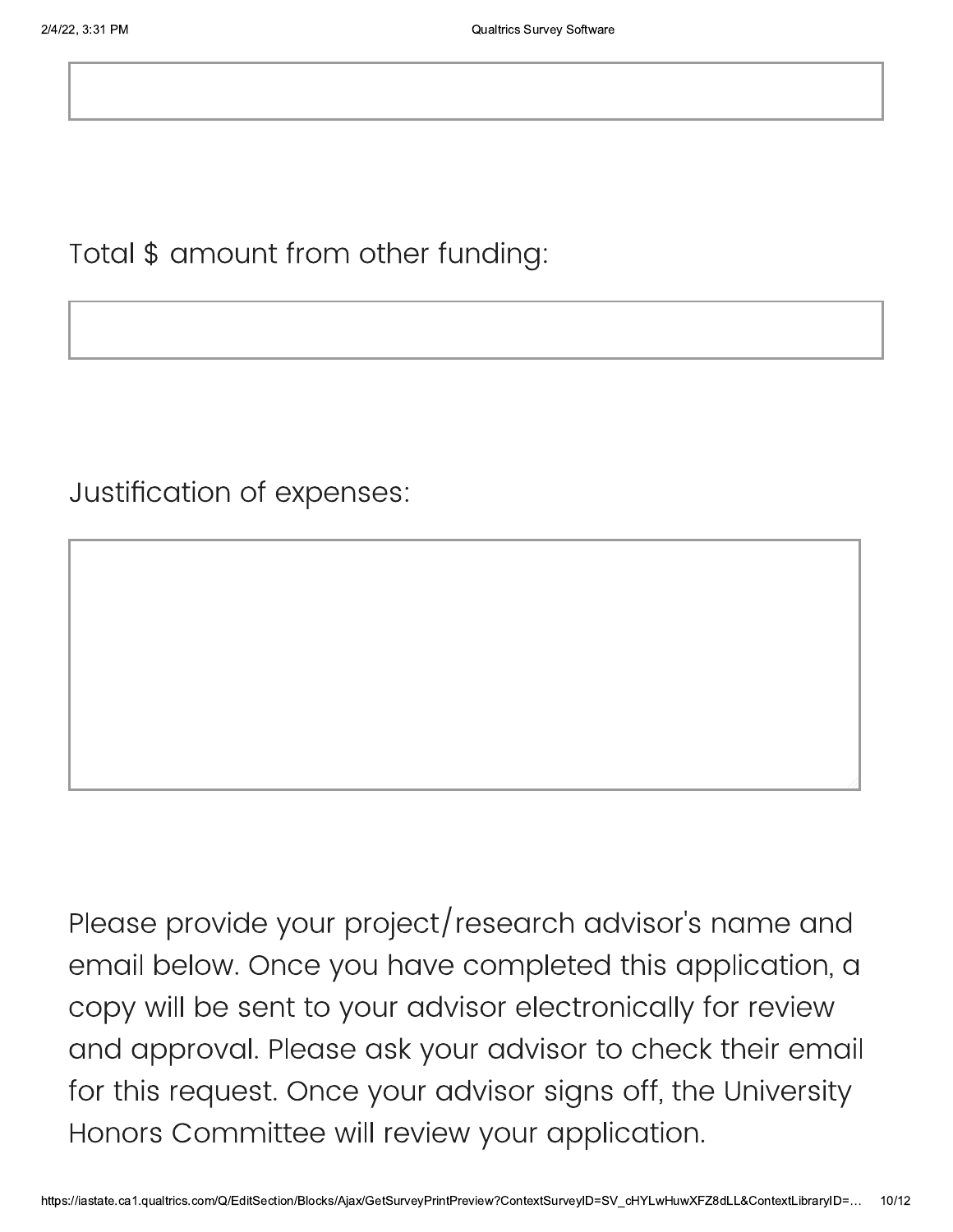Project/research advisor Name (first and last):

# Project/research advisor

### **ISU email:**

\*You may provide only one email address, and this email must be correct (no additional spaces or typos) in order for the confirmation request to be received.

# Project/research advisor Title and department/unit: